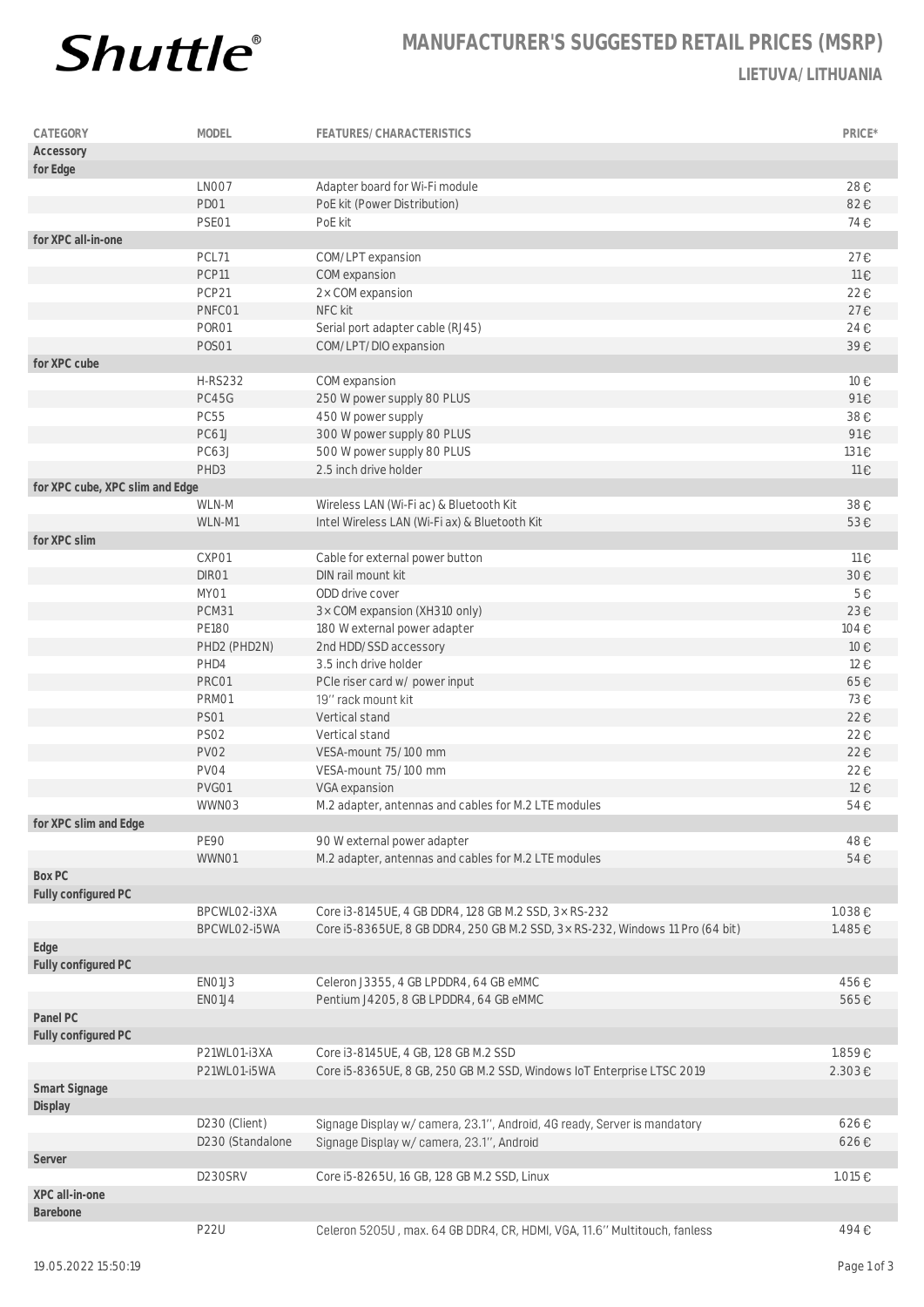| CATEGORY            | <b>MODEL</b>       | FEATURES/CHARACTERISTICS                                                                                                                                                                     | PRICE*       |
|---------------------|--------------------|----------------------------------------------------------------------------------------------------------------------------------------------------------------------------------------------|--------------|
|                     | <b>P51U</b>        | Celeron 4205U, max. 32 GB DDR4, CR, HDMI, VGA, 15.6" Multitouch, Wi-Fi, BT, fanless                                                                                                          | 588€         |
|                     | P51U3              | Core i3-7100U, max. 32 GB DDR4, CR, HDMI, VGA, 15.6" Multitouch, Wi-Fi, BT, fanless                                                                                                          | 912€         |
|                     | P90U (White)       | Celeron 3865U, max. 32 GB DDR4, CR, HDMI, VGA, 19.5" Multitouch, Wi-Fi, BT, fanless                                                                                                          | 692€         |
|                     | P90U3 (Black)      | Core i3-7100U, max. 32 GB DDR4, CR, HDMI, VGA, 19.5" Multitouch, Wi-Fi, BT, fanless                                                                                                          | 926€         |
|                     | P90U3 (White)      | Core i3-7100U, max. 32 GB DDR4, CR, HDMI, VGA, 19.5" Multitouch, Wi-Fi, BT, fanless                                                                                                          | 950€         |
|                     | P90U5 (Black)      | Core i5-7200U, max. 32 GB DDR4, CR, HDMI, VGA, 19.5" Multitouch, Wi-Fi, BT, fanless                                                                                                          | 1.024€       |
|                     | P92U (Black)       | Celeron 5205U, max. 64 GB DDR4, CR, HDMI, VGA, 19.5" Multitouch, Wi-Fi, BT, fanless                                                                                                          | 751€         |
|                     | P92U (White)       | Celeron 5205U, max. 64 GB DDR4, CR, HDMI, VGA, 19.5" Multitouch, Wi-Fi, BT, fanless                                                                                                          | 772€         |
|                     | P92U3 (Black       | Core i3-10110U, max. 64 GB DDR4, CR, HDMI, VGA, 19.5" Multitouch, Wi-Fi, BT, fanless                                                                                                         | 976€         |
|                     | P92U3 (White)      | Core i3-10110U, max. 64 GB DDR4, CR, HDMI, VGA, 19.5" Multitouch, Wi-Fi, BT, fanless                                                                                                         | 996€         |
|                     | P92U5 (Black)      | Core i5-10210U, max. 64 GB DDR4, CR, HDMI, VGA, 19.5" Multitouch, Wi-Fi, BT, fanless                                                                                                         | 1.129€       |
|                     | X50V7 (Black)      | Celeron 4205U, max. 64 GB DDR4, CR, HDMI, VGA, 15.6" Touch, Wi-Fi, fanless                                                                                                                   | 515€         |
|                     | X50V7 (White)      | Celeron 4205U, max. 64 GB DDR4, CR, HDMI, VGA, 15.6" Touch, Wi-Fi, fanless                                                                                                                   | 515€         |
|                     | X50V7U3 (Black)    | Core i3-8145U, max. 64 GB DDR4, CR, HDMI, VGA, 15.6" Touch, Wi-Fi, fanless                                                                                                                   | 780€         |
|                     | X50V7U3 (White)    | Core i3-8145U, max. 64 GB DDR4, CR, HDMI, VGA, 15.6" Touch, Wi-Fi, fanless                                                                                                                   | 780€         |
|                     | X50V8 (Black)      | Celeron 5205U, max. 64 GB DDR4, CR, HDMI, VGA, 15.6" Touch, Wi-Fi, fanless                                                                                                                   | 553€         |
|                     | X50V8 (White)      | Celeron 5205U, max. 64 GB DDR4, CR, HDMI, VGA, 15.6" Touch, Wi-Fi, fanless                                                                                                                   | 553€         |
|                     | X50V8U3 (Black)    | Core i3-10110U, max. 64 GB DDR4, CR, HDMI, VGA, 15.6" Touch, Wi-Fi, fanless                                                                                                                  | 814€         |
|                     | X50V8U3 (White)    | Core i3-10110U, max. 64 GB DDR4, CR, HDMI, VGA, 15.6" Touch, Wi-Fi, fanless                                                                                                                  | 814€         |
| Fully configured PC |                    |                                                                                                                                                                                              |              |
|                     | <b>P5100PA</b>     | Celeron 4205U, 4 GB, 120 GB M.2 SSD, RS-232, Windows IoT Enterprise LTSC 2019                                                                                                                | 748€         |
|                     | P9200PA            | Celeron 5205U, 8 GB DDR4, 250 GB M.2 SSD, Windows IoT Enterprise LTSC 2019                                                                                                                   | 930€         |
|                     | P9200XA            | Celeron 5205U, 8 GB DDR4, 128 GB M.2 SSD                                                                                                                                                     | 881€         |
|                     | <b>POS P510</b>    | Celeron 4205U, 4 GB, 120 GB M.2 SSD, RS-232                                                                                                                                                  | 661€         |
|                     | <b>POS P920</b>    | Celeron 5205U, 4 GB DDR4, 128 GB M.2 SSD, RS-232, LPT                                                                                                                                        | 841€         |
|                     | POS X507 (Black)   | Celeron 4205U, 4 GB, 120 GB SSD, RS-232, LPT                                                                                                                                                 | 612€         |
|                     | POS X507 (White)   | Celeron 4205U, 4 GB, 120 GB SSD, RS-232, LPT                                                                                                                                                 | 612€         |
|                     | X5070PA (Black)    | Celeron 4205U, 4 GB, 120 GB M.2 SSD, Windows IoT Enterprise LTSC 2019                                                                                                                        | 676€         |
|                     |                    |                                                                                                                                                                                              |              |
|                     | X5070TA (Black)    | Celeron 4205U, 4 GB, 120 GB M.2 SSD, Windows 10 Pro (64 bit)                                                                                                                                 | 650€         |
|                     | X5070XA (Black)    | Celeron 4205U, 4 GB, 500 GB                                                                                                                                                                  | 610€         |
|                     | X5070XA (White)    | Celeron 4205U, 4 GB, 500 GB                                                                                                                                                                  | 610€         |
|                     | X5073TA (Black)    | Core i3-8145U, 8 GB, 120 GB M.2 SSD, Windows 10 Pro (64 bit)                                                                                                                                 | 1.074€       |
|                     | X5073XA (Black)    | Core i3-8145U, 8 GB, 120 GB SSD                                                                                                                                                              | 870€         |
| XPC cube            |                    |                                                                                                                                                                                              |              |
| Barebone            | SH310R4V2          | LGA1151v2, H310, max. 64 GB DDR4, HDMI 2.0, DP, VGA, Aluminium, 300 W                                                                                                                        | 316€         |
|                     |                    |                                                                                                                                                                                              |              |
|                     | SH370R6V2 Plus     | LGA1151v2, H370, max. 64 GB DDR4, HDMI 2.0, 2× DP, USB 3.2, Alumin., 500 W                                                                                                                   | 442€         |
|                     | <b>SH510R4</b>     | LGA1200, H510, max. 64 GB DDR4, HDMI 2.0, DP, VGA, Aluminium, 300 W                                                                                                                          | 405€         |
|                     | <b>SH570R6</b>     | LGA1200, H570, max. 128 GB DDR4, HDMI 2.0, 2× DP, USB 3.2, Aluminium, 300 W                                                                                                                  | 453€         |
|                     | SH570R6 Plus       | LGA1200, H570, max. 128 GB DDR4, HDMI 2.0, 2x DP, USB 3.2, Aluminium, 500 W                                                                                                                  | 517€         |
|                     | <b>SH570R8</b>     | LGA1200, H570, max. 128 GB DDR4, HDMI 2.0, 2× DP, USB 3.2, Aluminium, 4× HDD, 500 W                                                                                                          | 531€         |
|                     | <b>SZ270R8</b>     | LGA1151, Z270, max. 64 GB DDR4, HDMI, 2× DP, 2× LAN, Aluminium, 4× HDD, 500 W                                                                                                                | 178€         |
| XPC nano            |                    |                                                                                                                                                                                              |              |
| Barebone            |                    |                                                                                                                                                                                              |              |
|                     | NC <sub>10</sub> U | Celeron 4205U, max. 32 GB DDR4, CR, HDMI 2.0, DP, Wi-Fi, RS-232, Plastic                                                                                                                     | 248€         |
|                     | NC10U3             | Core i3-8145U, max. 32 GB DDR4, CR, HDMI 2.0, DP, Wi-Fi, RS-232, Plastic                                                                                                                     | 482€         |
|                     | NC10U5             | Core i5-8265U, max. 32 GB DDR4, CR, HDMI 2.0, DP, Wi-Fi, RS-232, Plastic                                                                                                                     | 605€         |
|                     | <b>NC10U7</b>      | Core i7-8565U, max. 32 GB DDR4, CR, HDMI 2.0, DP, Wi-Fi, RS-232, Plastic                                                                                                                     | 766€         |
|                     | NSO2AV2            | ARM, 2 GB DDR3, 16 GB Flash, CR, HDMI 2.0, Wi-Fi, BT, PoE, Android 8.1                                                                                                                       | 185€         |
|                     | NSO2EV2            | ARM, 2 GB DDR3, 16 GB Flash, CR, HDMI 2.0, Wi-Fi, BT, PoE, Android 8.1                                                                                                                       | 218€         |
| Fully configured PC |                    |                                                                                                                                                                                              |              |
|                     | NC1010BA           | Celeron 4205U, 4 GB, 64 GB M.2 SSD, Windows 10 Pro (64 bit)                                                                                                                                  | 394€         |
|                     | <b>NC1010XA</b>    | Celeron 4205U, 4 GB, 128 GB M.2 SSD                                                                                                                                                          | 336€         |
| XPC slim            |                    |                                                                                                                                                                                              |              |
| Barebone            |                    |                                                                                                                                                                                              |              |
|                     | DA320              | AM4 (AMD), A320, max. 32 GB DDR4, CR, HDMI 2.0, 2× DP, 2× LAN, RS-232, Steel                                                                                                                 | 271€         |
|                     | DHO <sub>2U</sub>  | Celeron 3865U, max. 32 GB DDR4, GTX 1050, 4× HDMI 2.0, Steel                                                                                                                                 | 358€         |
|                     | DH32U              | Pentium Gold 7505, max. 64 GB DDR4, 4× HDMI 2.0, Steel                                                                                                                                       | 437€         |
|                     |                    | Core i5-1135G7, max. 64 GB DDR4, 4x HDMI 2.0, Steel                                                                                                                                          | 767€         |
|                     | DH32U5             |                                                                                                                                                                                              |              |
|                     | DH410              | LGA1200, H410, max. 64 GB DDR4, CR, HDMI 2.0, DP, 2× LAN, RS-232, Steel                                                                                                                      | 321€         |
|                     | <b>DH410S</b>      | LGA1200, H410, max. 64 GB DDR4, CR, HDMI, DP, LAN, USB-C, Steel                                                                                                                              | 294€         |
|                     | <b>DH470C</b>      | LGA1200, H470, max. 64 GB DDR4, HDMI 2.0, 2x DP, 2x LAN, RS-232, USB 3.2, Steel                                                                                                              | 348€         |
|                     | DL20N              | Celeron N4505, max. 16 GB DDR4, CR, HDMI 2.0, DP, VGA, RS-232, fanless                                                                                                                       | 295€         |
|                     | DL20N6             | Pentium Silver N6005, max. 16 GB DDR4, CR, HDMI 2.0, DP, VGA, RS-232, fanless                                                                                                                | 351€         |
|                     | DS10U              | Celeron 4205U, max. 32 GB DDR4, CR, HDMI 2.0, DP, VGA, 2× LAN, Wi-Fi, BT, RS-232, Steel, fan                                                                                                 | 333€         |
|                     | DS10U3<br>DS10U5   | Core i3-8145U, max. 32 GB DDR4, CR, HDMI 2.0, DP, VGA, 2x LAN, Wi-Fi, BT, USB 3.2, RS-232, S<br>Core i5-8265U, max. 32 GB DDR4, CR, HDMI 2.0, DP, VGA, 2x LAN, Wi-Fi, BT, USB 3.2, RS-232, S | 626€<br>757€ |